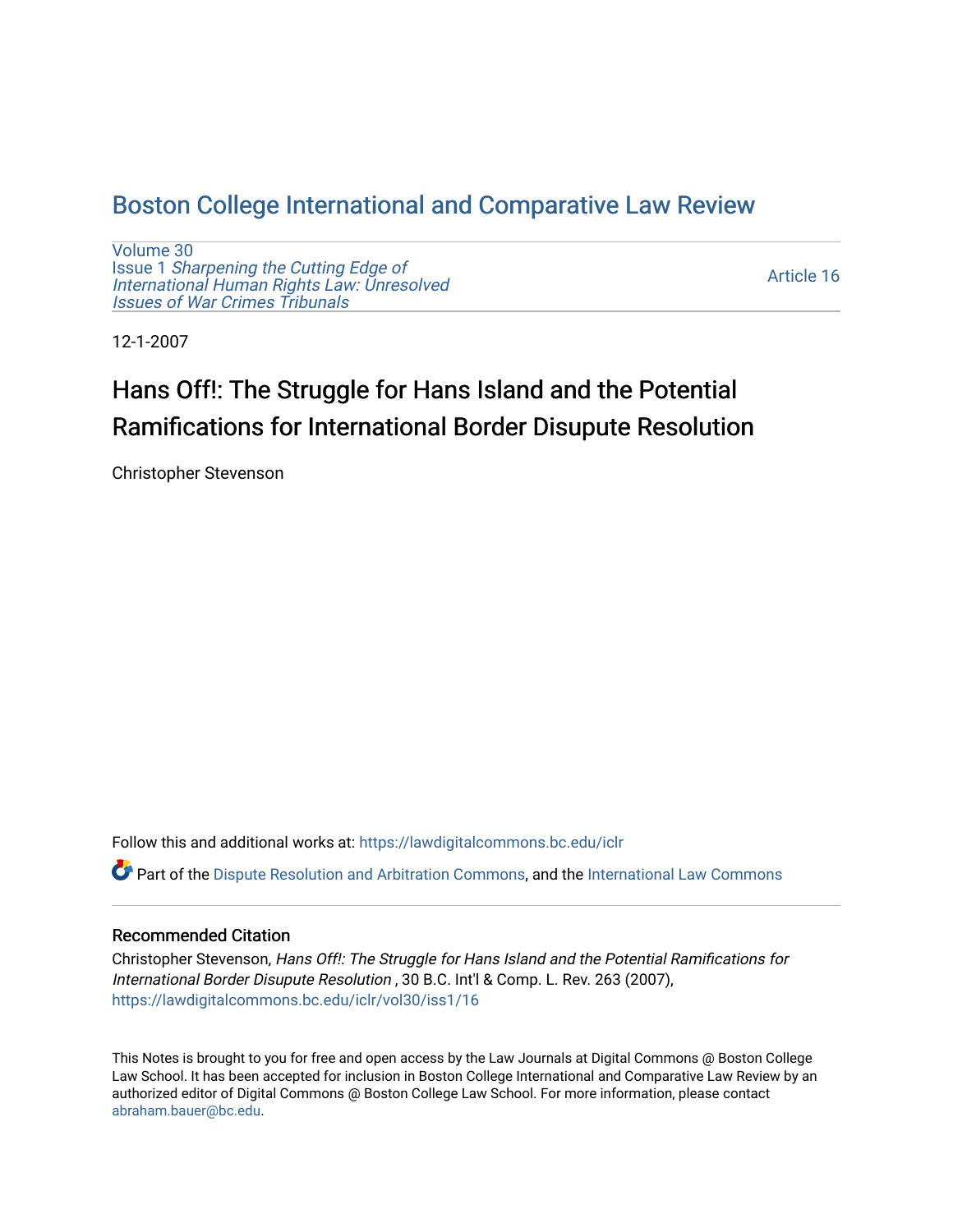## **HANS OFF!**: **THE STRUGGLE FOR HANS ISLAND AND THE POTENTIAL RAMIFICATIONS FOR INTERNATIONAL BORDER DISPUTE RESOLUTION**

#### Christopher Stevenson[\\*](#page-1-0)

**Abstract:** As global warming continues to warm the Arctic seas, more of the Arctic is free of ice for longer periods. The possibilities for exploitation of natural resources and for control over Northern shipping lanes have prompted countries' renewed interest in their competing claims to the region. Recently, Denmark and Canada have clashed over their competing claims to a small, uninhabitable rock known as Hans Island. While this island may not seem significant, the eventual resolution of this border dispute may have widespread ramifications for the resolution of international conflicts in other remote, uninhabited areas. This Note examines the International Court of Justice decisions in a number of border dispute cases, applies that jurisprudence to the Hans Island facts, and urges both parties to reach an equitable solution.

#### **INTRODUCTION**

 On July 20, 2005, Bill Graham, the Foreign Defense Minister of Canada, made a helicopter trip to a small, rocky island in the Davis Strait, which separates Canada's Ellesmere Island from Greenland.[1](#page-1-1) The short visit, which followed a Canadian military flag planting and Inukshuk[2](#page-1-2) raising on the island, raised diplomatic tensions between Canada and Denmark.<sup>[3](#page-1-3)</sup> Danish officials labeled the move an "occupa-

<u>.</u>

<span id="page-1-0"></span><sup>\*</sup> Christopher Stevenson is a Managing Editor of the *Boston College International & Comparative Law Review*.

<span id="page-1-1"></span><sup>&</sup>lt;sup>1</sup> Brian Laghi, *Graham Visit to Arctic Island Causes Icy Spat with Denmark*, THE GLOBE AND Mail, July 26, 2005, at A1; *Canada, Denmark Dispute Ownership of Tiny Arctic Island,* CBC News Online, July 26, 2005, http://www.cbc.ca/story/canada/national/2005/07/25/hansisland 050725.html [hereinafter *Disputed Ownership*]; Canadian Geographic, Whose Hans?, The Hans of Time, http://www.cangeo.ca/hansIsland/time.asp (last visited Nov. 18, 2005) [hereinafter *Hans of Time*]; *Canada Island Visit Angers Danes*, BBC News UK EDITION, July 25, 2005, http://news.bbc.co.uk/1/hi/world/europe 4715245.stm [hereinafter *Visit Angers Danes*].

<span id="page-1-2"></span><sup>2</sup> A traditional Inuit stone marker. *See* Laghi. *supra* note 1.

<span id="page-1-3"></span><sup>3</sup> *See* Laghi, *supra* note 1; *Disputed Ownership, supra* note 1; *Hans of Time, supra* note 1.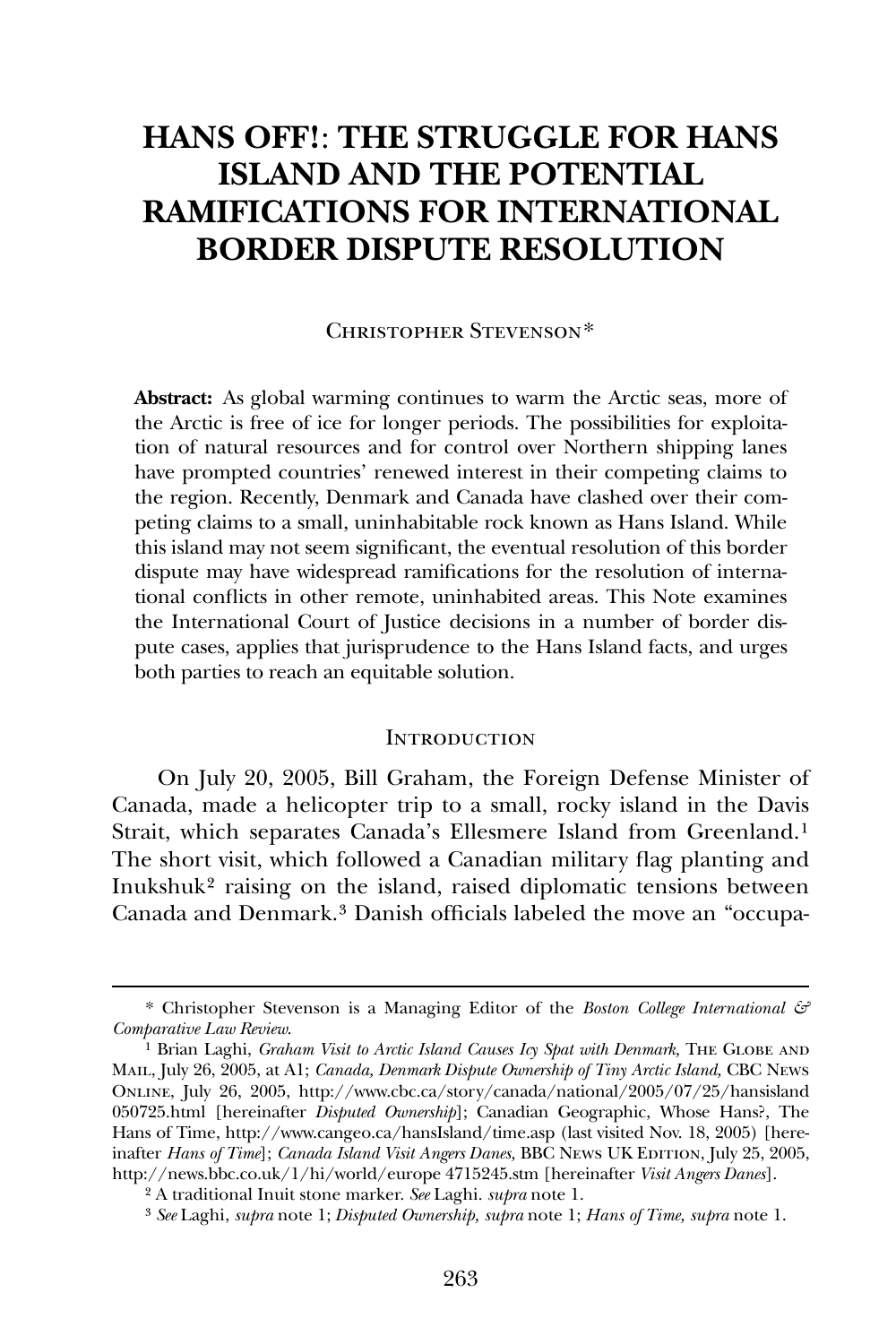tion,"<sup>[4](#page-2-0)</sup> filed an official protest, and sent their own military expedition to the island.[5](#page-2-1) The two countries decided to discuss their disagree-ment and, on September 19, 2005 agreed to a "truce" in the dispute.<sup>[6](#page-2-2)</sup>

 In early 2006, however, Conservative Stephen Harper was sworn in as Canada's new Prime Minister.[7](#page-2-3) Harper's campaign had promised increased assertion of the country's sovereignty over Arctic territories through the construction of three heavy icebreaking ships, a northern deepwater port, and an underwater network of listening posts.<sup>[8](#page-2-4)</sup>

 The events of 2005 and 2006 were only the latest acts in a dispute that has simmered since 1973.[9](#page-2-5) Although both countries assert that the issue is simply one of national sovereignty, there is speculation that the desire to exploit the natural resources of the region and control the passage of ships through the soon to be ice-free Northwest Passage may be playing a major role in the intensifying struggle for the island.[10](#page-2-6)

 This Note will summarize the recent history of Hans Island and the origins of the competing claims of Canada and Denmark. It will explore possible factors behind the recent escalation of diplomatic hostilities. After an examination of the three rationales the International Court of Justice (ICJ) employs when deciding such disputes, the Note

<span id="page-2-3"></span>7 *Harper Sworn in as 22nd Prime Minister,* CBC News, Feb. 6, 2006, http://www. cbc.ca/story/canada/national/2006/02/06/harper-ottawa060206.html.

<span id="page-2-4"></span>8 *Harper Brushes off U.S. Criticism of Arctic Plan,* CBC News, Jan. 26, 2006, http://www. cbc.ca/story/canada/national/2006/01/26/wilkins-harper060126.html.

9 *Disputed Island, supra* note 6; *Visit Angers Danes, supra* note 1.

<span id="page-2-6"></span><span id="page-2-5"></span><sup>10</sup> *See* McIlroy, *supra* note 4; Alexander Rubin, *Hands off Hans Island*, CANADA FREE Press, July 27, 2005, *available at* http://www.canadafreepress.com/2005/rubin072705.htm; *Agreement, supra* note 6; Canadian Geographic, Whose Hans?, Hans' History, http://www. cangeo.ca/hansIsland/background.asp (last visited Oct. 2, 2005) [hereinafter *Hans' History*]; *Canada Has Claim to Hans Island: Pettigrew,* CTV.ca, Aug. 20, 2005 http://www.ctv.ca/ servlet/ArticleNews/story/CTVNews/1124451989435\_49/?hub=Canada; Dianne DeMille, *Denmark 'Goes Viking' in Canada's Arctic Islands—Strategic Resources of the High Arctic Entice the Danes,* Canadian American Strategic Review, Mar. 2005, http://www.sfu.ca/casr/idarcticviking1.htm.

<span id="page-2-0"></span><sup>&</sup>lt;sup>4</sup> Anne McIlroy, *Hans Off My Island*, GUARDIAN UNLIMITED, Aug. 30, 2005, *available at* http://guardian.co.uk/elsewhere/journalist/story/0,7792,1559064,00.html (last visited Oct. 2, 2005); *Denmark Calls for Talks on Arctic Island Dispute,* CTV.ca, July, 28, 2005, http://www.ctv. ca/servlet/Article-News/story/CTVNews/1122473659796\_117882859? s\_name=&no\_ads=.

<sup>5</sup> *See* McIlroy, *supra* note 4; *Hans of Time, supra* note 1.

<span id="page-2-2"></span><span id="page-2-1"></span><sup>&</sup>lt;sup>6</sup> Canada, Denmark Reach Truce on Island, SEATTLE TIMES, Sept. 20, 2005, at A2 [hereinafter *Truce*]; *Canada, Denmark Agree to Hans Island Process,* CTV.ca, Aug. 19, 2005, http://www.ctv.ca/servlet/ArticleNews/story/CTVNews/1127148182767\_122557382/?hu b=CTVNewsAt11 [hereinafter *Agreement*]; *Denmark, Canada to Negotiate over Disputed Arctic Island,* CBC News Online, Aug. 8, 2005, http://www.cbc.ca/story/world/national/2005/ 08/08/hans-island-050808.html [hereinafter *Disputed Island*]; *In Depth: It's a Fine Line,* CBC News Online, August 9, 2005, http://www.cbc.ca/news/background/boundary\_disputes/ [hereinafter *Fine Line*].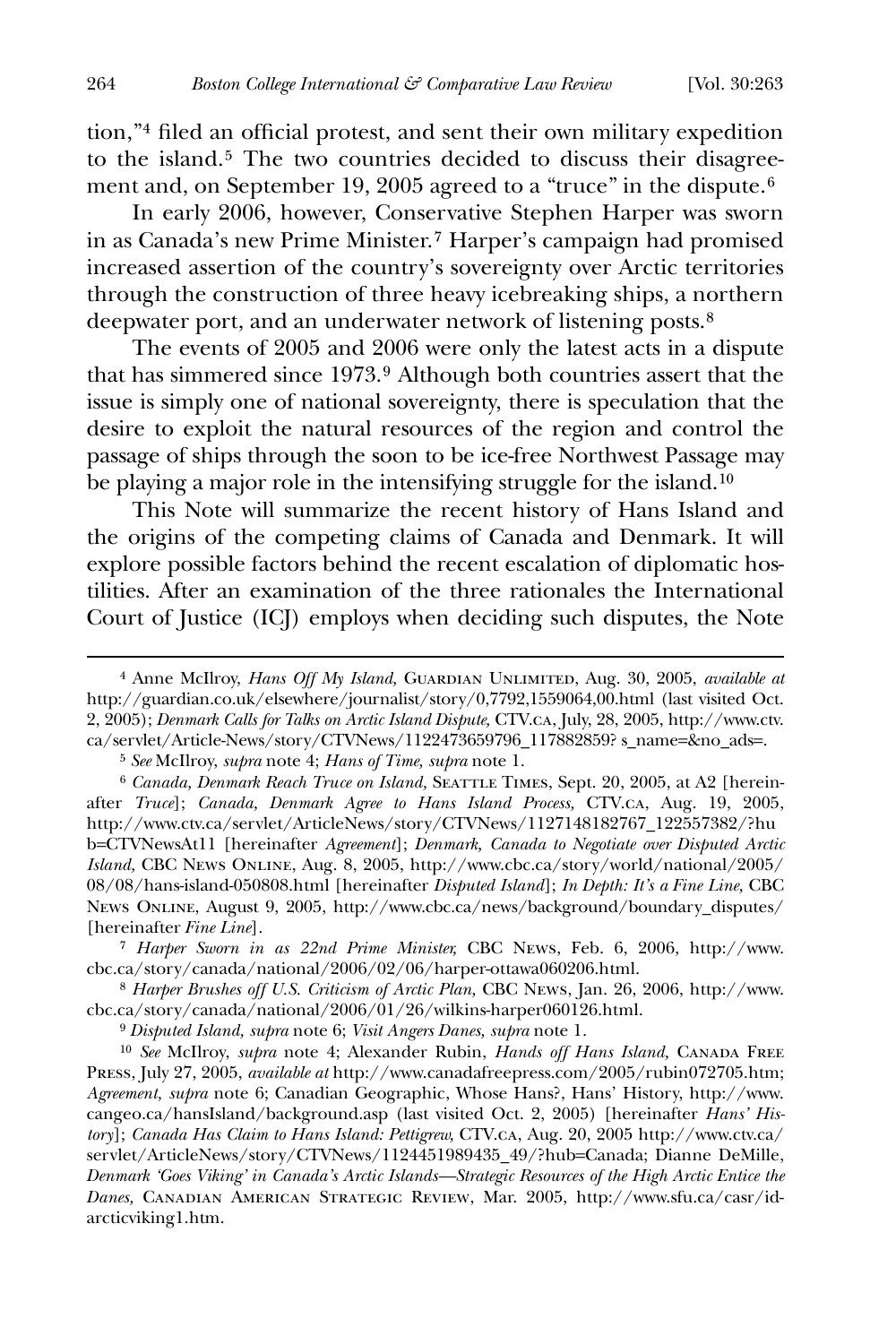will explain how this case presents a unique challenge for the court because, under traditional ICJ jurisprudence, a decision in either country's favor based on recent visits to the island is not in the best interest of the parties or the international community. The best scenario, in the absence of a negotiated political solution, may be an equitable division of the disputed land.

#### I. Background

 The history of possession of the land surrounding the Davis Strait is long and interesting.[11](#page-3-0) Canada claims Ellesmere Island and the rest of its Arctic possessions on the basis of the British Adjacent Territories Order, which gave Canada all of Britain's Arctic possessions on September 1, 1880.[12](#page-3-1) The United States claimed the Northern portions of Greenland adjacent to the Island until it relinquished those claims as part of its agreement to purchase the Danish West Indies from Denmark in 1917.[13](#page-3-2) Denmark gained the rest of Greenland in a 1933 decision of the Permanent Court of International Justice and has maintained it as a semi-autonomous possession ever since.[14](#page-3-3)

By most accounts, the first western explorer to discover and name Hans Island was American Charles Francis Hall.[15](#page-3-4) Hall, on an expedition to the North Pole, noted the tiny island and named it after his Inuit guide from Greenland, Hans Hendrik.[16](#page-3-5) There is little subsequent history surrounding the island itself until 1971 when, in the middle of discussions to determine the boundary between itself and Greenland, Canada first claimed sovereignty over Hans.<sup>[17](#page-3-6)</sup> Denmark did and has since disputed this claim for a number of reasons, including: its belief that the island was discovered by Hans Hendrik himself; certain geological similarities between Greenland and Hans Island; and evidence

<span id="page-3-0"></span><u>.</u>

<span id="page-3-5"></span>16 Harper, *supra* note 15; *Hans' History, supra* note 10.

<sup>11</sup> *See e.g. Hans of Time, supra* note 1.

<sup>12</sup> Adjacent Territories Order, 1880 (U.K.), *reprinted in* R.S.C. 1985, App. 11, No. 14.

<sup>13</sup> *See* Treaty on Cession of Danish West Indies, U.S.-Den., Aug. 4, 1916, 39 Stat. 1706.

<span id="page-3-3"></span><span id="page-3-2"></span><span id="page-3-1"></span><sup>14</sup> *See* Legal Status of the South-Eastern Territory of Greenland (Nor. v. Den.), 1933 P.C.I.J. (ser. A/B), No. 55, (May 11).

<span id="page-3-4"></span><sup>15</sup> *See Hans of Time, supra* note 10; Kenn Harper, *Hans Island Rightfully Belongs to Greenland, Denmark,* Nunatsiaq News, Apr. 9, 2004, *available at* http://www.nunatsiaq. com/archives/40521/opinionEditorial/opinions.html (last visited Oct. 2, 2005). *But see* Letter from Poul E.D. Kristensen, Ambassador of Denmark, to the OTTAWA CITIZEN, (July 28, 2005), *available at* http://www.ambottawa.um.dk/en/ menu/PressAndCulture/News/ ArticleabouttheHansIslandissue.htm (stating that, in Denmark's opinion, the expedition was conducted in agreement with Danish authorities) (last visited Oct. 2, 2005) [hereinafter *Kristensen*].

<span id="page-3-6"></span><sup>17</sup> *See* Harper, *supra* note 15; *Kristensen, supra* note 15.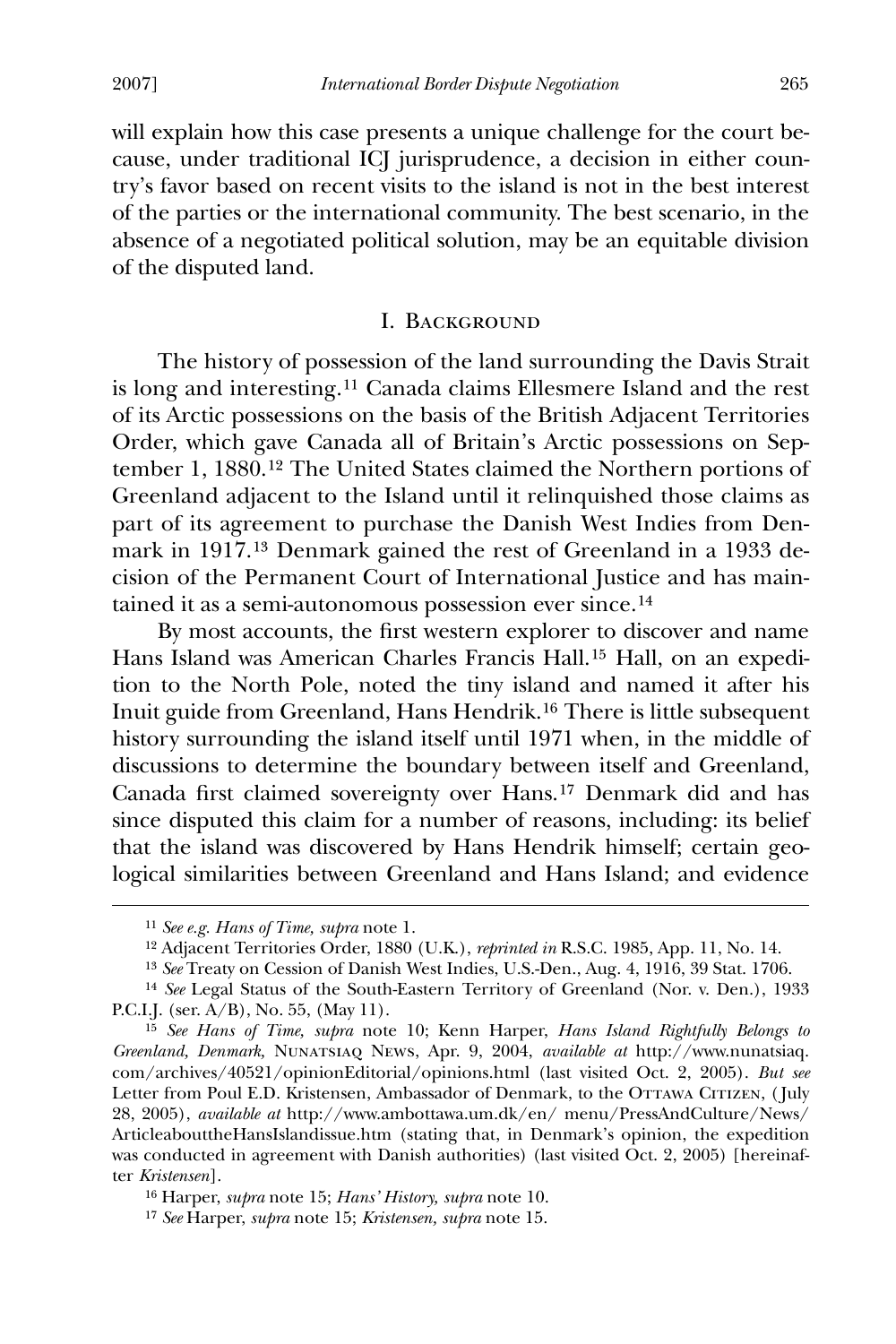that Inuit populations native to Greenland may have used the island in the past.<sup>[18](#page-4-0)</sup> The resulting treaty reflects the two countries' inability to agree on the issue.[19](#page-4-1)

#### A. *The 1973 Delimitation Treaty*

 The boundary discussions culminated with the two countries signing an agreement on the delimitation of the Continental Shelf on December 17, 1973.[20](#page-4-2) This treaty established the dividing line in the "area between Greenland and the Canadian Arctic Islands . . . for the purpose of each Party's exploration and exploitation of the natural resources" of the shelf.[21](#page-4-3)

 The agreement draws the borderline between Canada and Greenland by connecting the midpoints of 127 straight baselines surveyed between the coasts of the two countries by the Canadian Hydrographic Service in 1964 and 1972.[22](#page-4-4) The line is unbroken except for an 857 meter gap between point 122 (lat. 80° 49' 2, long 66° 29' 0) and point 123 (lat. 80° 49' 8, long. 66° 26' 3).[23](#page-4-5) Hans Island sits in this gap.[24](#page-4-6) Unable to agree on ownership of the island during negotiations, the two countries simply decided to stop the border at the low water mark on one side of the island and restart it again at the low water mark on the opposite side.<sup>[25](#page-4-7)</sup>

#### B. *Visitors to Hans Island*

 The treaty having left the issue of Hans' ownership unclear, both Denmark and Canada have seen fit to embark on visits to the island in the ensuing years.<sup>[26](#page-4-8)</sup> Canadian interests seem to have made the first move—a series of research trips to the island by Dome Petroleum in

<span id="page-4-0"></span><sup>18</sup> *See* Kristensen, *supra* note 15; Jane George, *Greenland, Canada Squabbling over Pet Rock,* Nunatsiaq News, Apr. 9, 2004, *available at* http://www.nunatsiaq.com/archives/4040/ news/nunavut/40409\_08.htm (last visited Oct. 2, 2005); Harper, *supra* note 15.

<span id="page-4-1"></span><sup>19</sup> *See* Agreement between the Government of the Kingdom of Denmark and the Government of Canada relating to the Delimitation of the Continental Shelf between Greenland and Canada, Den.-Can., Dec. 17, 1973, 950 U.N.T.S. 148 [hereinafter *Delimitation Treaty*]; Harper, *supra* note 15; Rubin, *supra* note 10.

<span id="page-4-3"></span><span id="page-4-2"></span><sup>20</sup> *See Delimitation Treaty, supra* note 19.

<sup>21</sup> *Id.* art. 1.

<span id="page-4-4"></span><sup>22</sup> *See id.* art*. 2.*

<span id="page-4-5"></span><sup>23</sup> *See id.*

<span id="page-4-6"></span><sup>24</sup> *See id.* Annex 3.

<span id="page-4-7"></span><sup>25</sup> *See* Harper, *supra* note 15; *Fine Line, supra* note 6.

<span id="page-4-8"></span><sup>26</sup> *See Hans of Time, supra* note 1.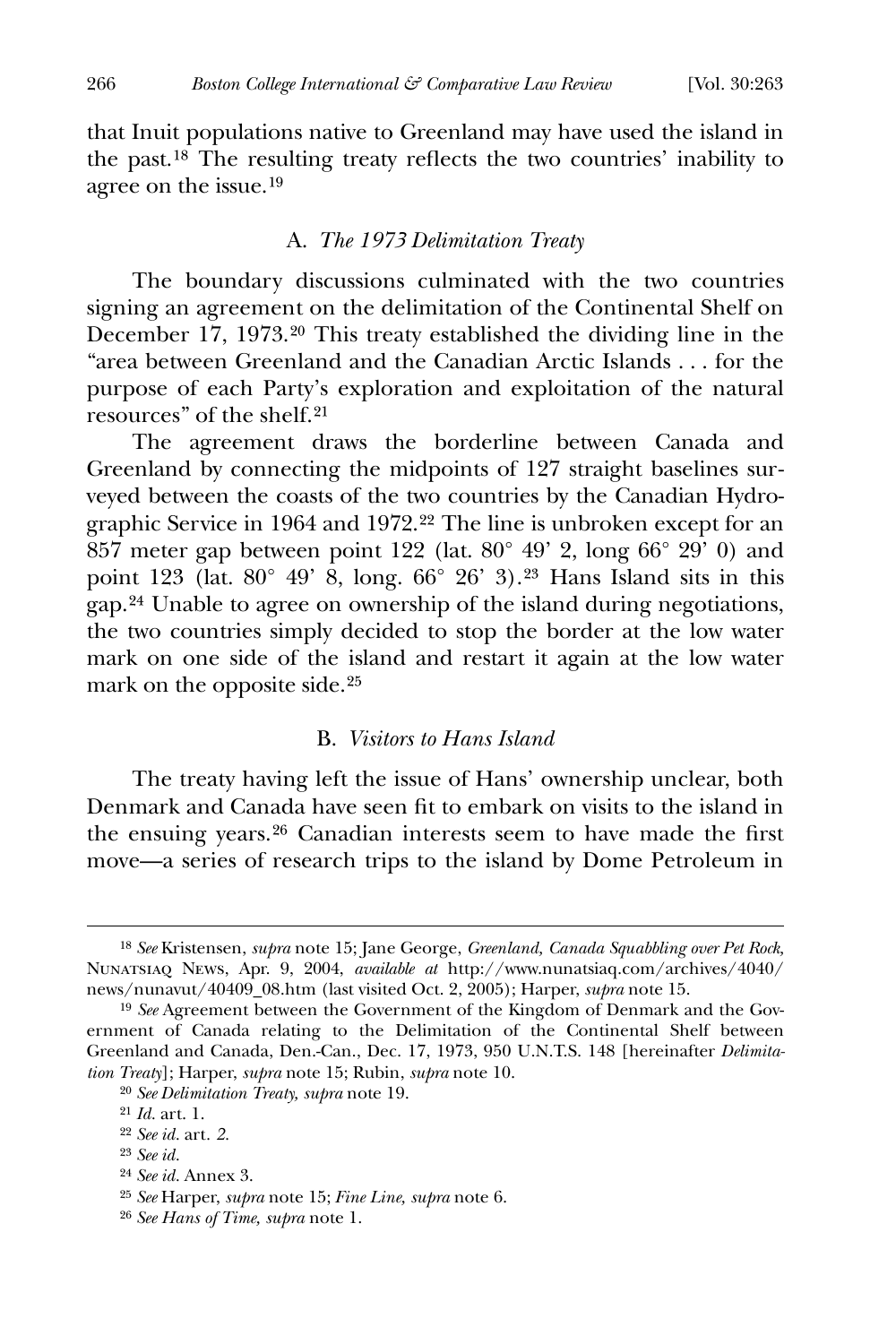1981 and 1983 to study the island's ability to withstand the force of Arctic ice floes.<sup>[27](#page-5-0)</sup>

 After learning of this visit by the Canadians, the Danish government decided to undertake its own expedition to the island.[28](#page-5-1) On July 28, 1984, Tom Høyem, Denmark's minister of Greenlandic Affairs, flew to the island.<sup>[29](#page-5-2)</sup> Høyem reportedly planted a Danish flag on the island and started a new visitor tradition by leaving a bottle of aquavit behind.[30](#page-5-3) The Danish military returned to the island in 1988, 1995, 2002, and 2003.<sup>[31](#page-5-4)</sup> Each time, they planted a new Danish flag.<sup>[32](#page-5-5)</sup>

 In 2000, a team of geologists from the Geographical Society of Canada flew to Hans while on a trip to map Ellesmere Island.<sup>[33](#page-5-6)</sup> They took geological samples from the island and mapped its location.[34](#page-5-7) In 2005, members of the Canadian armed forces visited the island in ad-vance of Bill Graham's visit.<sup>[35](#page-5-8)</sup> They planted a Canadian flag and built and Inukshuk.[36](#page-5-9)

#### C. *Why Fight Over Hans Island and Why Now?*

 While there are no known deposits of oil, natural gas, gold, or other minerals on Hans Island, there is speculation that the seafloor under the surrounding waters could contain such natural resources.<sup>[37](#page-5-10)</sup> As global warming has heated the Arctic seas, the waterways between Canada and Greenland have become navigable throughout more of the year.[38](#page-5-11) The countries have seized this opportunity to conduct research into possible oil and gas reserves, and Denmark has already licensed some of the area on its side of the Davis Strait for oil explora-

<sup>27</sup> *See* Harper, *supra* note 15; *Hans of Time, supra* note 1.

<sup>28</sup> *See* Harper, *supra* note 15.

<sup>29</sup> *See id.*; *Hans of Time, supra* note 1; *Visit Angers Dane, supra* note 1.

<span id="page-5-4"></span><span id="page-5-3"></span><span id="page-5-2"></span><span id="page-5-1"></span><span id="page-5-0"></span><sup>30</sup> *Id.* Aquavit is a popular Danish alcoholic beverage. When Canadians visit Hans Island, they now leave behind a bottle of Canadian whisky. *See* Martin O'Malley, *Look Ma, No Hans,* CBC News, July 29, 2005, http://www.cbc.ca/news/viewpoint/vp\_omalley/20050729.hml (last visited Oct. 2, 2005).

<sup>31</sup> *Hans of Time, supra* note 1.

<sup>32</sup> *Id.*

<sup>33</sup> *Id.*; George, *supra* note 18.

<sup>34</sup> George, *supra* note 18.

<sup>35</sup> *Hans of Time, supra* note 1.

<span id="page-5-11"></span><span id="page-5-10"></span><span id="page-5-9"></span><span id="page-5-8"></span><span id="page-5-7"></span><span id="page-5-6"></span><span id="page-5-5"></span><sup>36</sup> Holly Bridges, *Raising the Canadian Flag on Hans Island*, http://www.airforce.forces.gc.ca/ news/2005/07/27\_e.asp; *Hans of Time, supra* note 1.

<sup>37</sup> *See* McIlroy, *supra* note 4; DeMille, *supra* note 10.

<sup>38</sup> *See* McIlroy, *supra* note 4; DeMille, *supra* note 10*.*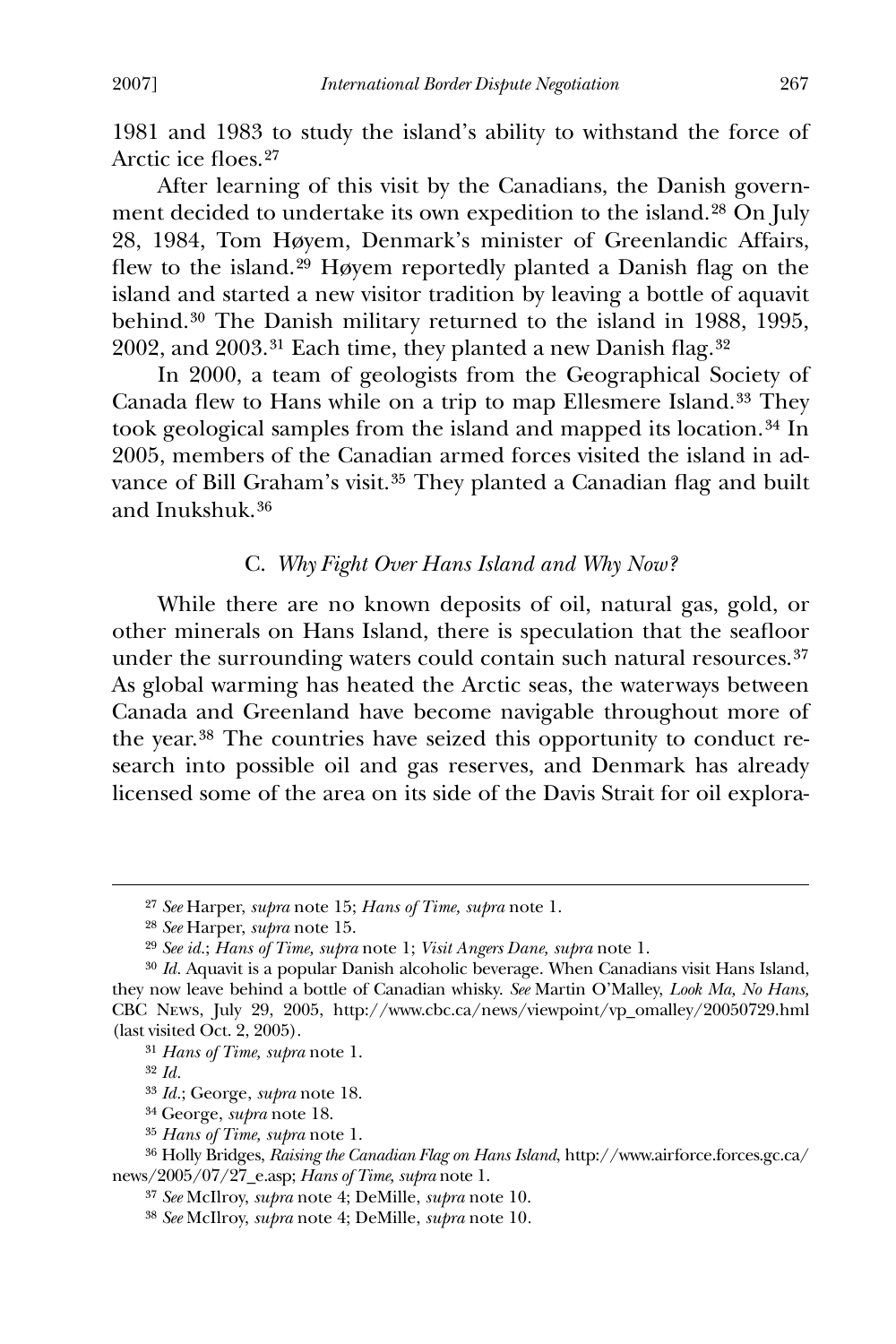tion—though, interestingly, the purchaser of this license is EnCana Corporation, a Canadian company.[39](#page-6-0)

 Global warming is also responsible for a second possible reason that interest in controlling the island is so strong.[40](#page-6-1) The warmer Arctic sea temperatures bring with them the promise that the Northwest sea passage will become passable throughout the year.[41](#page-6-2) Should this happen, the amount of shipping through the Arctic will increase dramatically and could represent a lucrative revenue source for whichever country regulates passage.[42](#page-6-3) Other countries, such as the United States, have already asserted their belief that the waters are international terri-tory and have made their own, unannounced trips to the area.<sup>[43](#page-6-4)</sup>

#### II. Discussion

 The clear preference for most countries involved in territorial disputes is to solve their disagreements through political means.[44](#page-6-5) On several occasions, however, countries have decided to submit their disputes to third parties for binding legal settlements.[45](#page-6-6) Such a decision can stem from, inter alia, a treaty commitment to peaceful dispute resolution, the desire to acquire international legitimacy in the final outcome, or simply the inability of the parties to negotiate an agreement on their own.[46](#page-6-7)

 Although the International Court of Justice is not the only third party available to parties engaged in territorial disputes, it has become a more popular choice of late.[47](#page-6-8) It has heard many different border disputes and, while complicated and often lengthy (the border dispute between Bahrain and Qatar is the longest case ever heard by the court),  $48$ 

<sup>39</sup> DeMille, *supra* note 10.

<span id="page-6-1"></span><span id="page-6-0"></span><sup>40</sup> *See* McIlroy, *supra* note 4; The Honourable Pierre Pettigrew, Canada's Leadership in the Circumpolar World*,* Remarks at the Northern Strategy Consultations Round Table on Reinforcing Sovereignty, Security, and Circumpolar Cooperation (Mar. 22, 2005), *available at* http://w01.international.gc.ca/minpub/Publication.asp?publication\_id=382497&Lang uage=E.

<sup>41</sup> *See* McIlroy, *supra* note 4; Rubin, *supra* note 10.

<sup>42</sup> *See* McIlroy, *supra* note 4; Rubin, *supra* note 10.

<sup>43</sup> *See* McIlroy, *supra* note 4; Rubin, *supra* note 10.

<span id="page-6-6"></span><span id="page-6-5"></span><span id="page-6-4"></span><span id="page-6-3"></span><span id="page-6-2"></span><sup>44</sup> Beth Simmons, *See You in "Court"? The Appeal to Quasi-Judicial Legal Processes in the Settlement of Territorial Disputes, in* A ROAD MAP TO WAR: TERRITORIAL DIMENSIONS OF INT'L CONFLICT 205, 209 (Paul F. Diehl, ed., 1999).

<sup>45</sup> *Id.* at 205.

<sup>46</sup> *See id.* at 208–13.

<sup>47</sup> *See id.* at 205–06 and app. 1.

<span id="page-6-9"></span><span id="page-6-8"></span><span id="page-6-7"></span><sup>48</sup> Press Release, I.C.J., Maritime Delimitation and Territorial Questions between Qatar and Bahrain (Qatar v. Bahrain), Press Release 2001/9 (Mar. 16, 2001).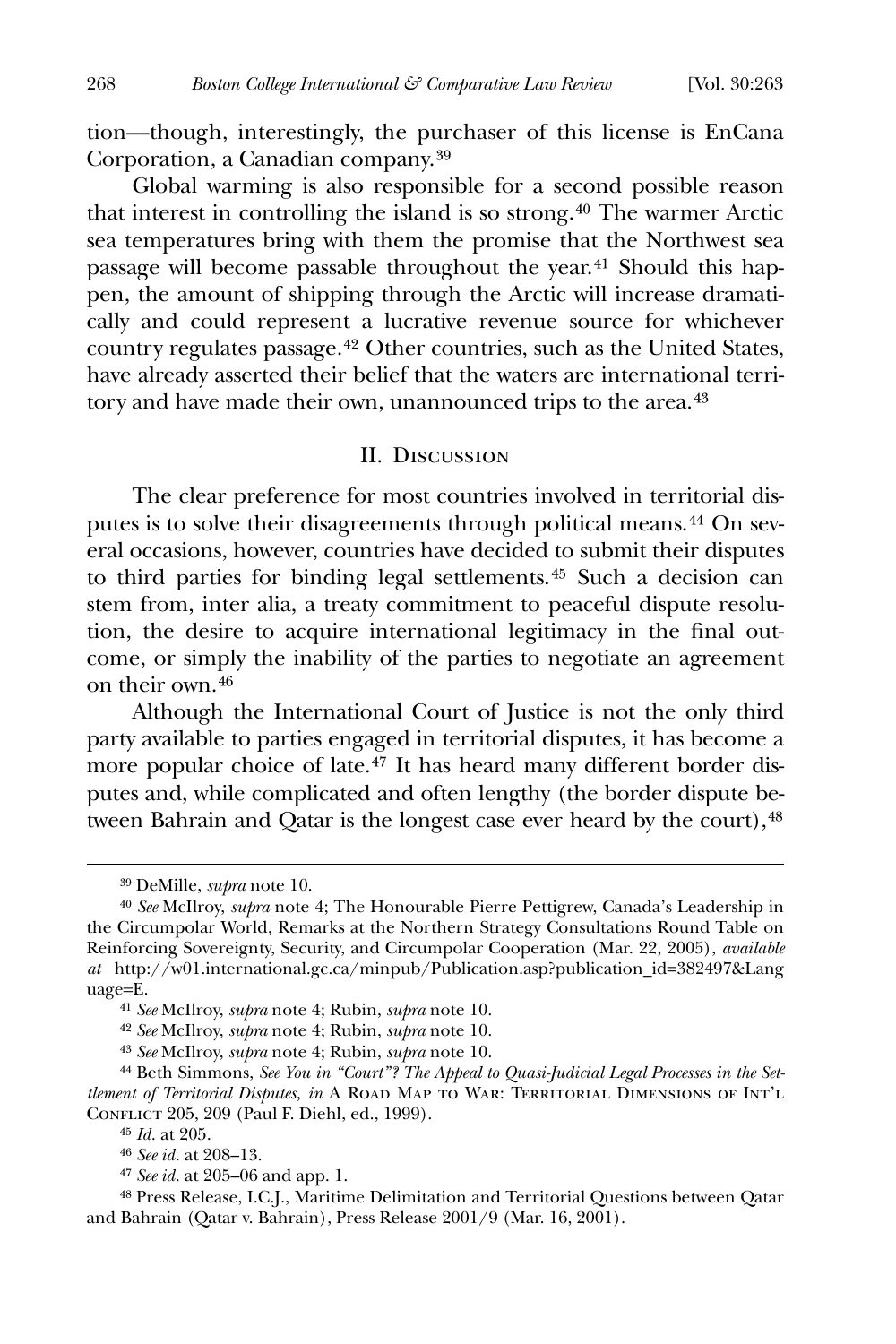the decisions in these cases offer valuable insight into the bases of border dispute resolution and display a relatively predictable pattern of decision.[49](#page-7-0) With this in mind, and with Canada and Denmark no closer to agreeing about the island's ownership, the possibility of the dispute being tried before the International Court of Justice looms and it is important for both countries to consider how the ICJ would analyze this case.[50](#page-7-1)

 The court gives the most weight to territorial claims that are backed by treaty.[51](#page-7-2) Unless they are somehow defective, treaties are considered binding on the parties that have entered into them and are dispositive when they reflect past agreement on international boundaries.<sup>[52](#page-7-3)</sup>

 In a dispute between Belgium and the Netherlands, for example, the court considered both an 1843 Boundary Convention establishing the border between the countries and the claim that Belgium, although granted the territory in the treaty, had effectively ceded control over the area to the Netherlands.<sup>[53](#page-7-4)</sup> The Netherlands had been collecting taxes and registering births, deaths, marriages, and property transfers.[54](#page-7-5) It even sold a plot of land in the disputed area.[55](#page-7-6) The court found the treaty dispositive, however, and held that Belgium had not ceded its rights to the territory simply because of the Netherlands's "routine and administrative" acts.[56](#page-7-7)

 When there is no clear delimiting of a disputed border by way of a treaty between the two parties, the ICJ proceeds to consider the doc-

52 *See* Sumner, *supra* note 49, at 1804.

<span id="page-7-5"></span><span id="page-7-4"></span><span id="page-7-3"></span>53 Sovereignty Over Certain Frontier Land (Belg. v. Neth.), 1959 I.C.J. 209, 221–22,227 ( June 20).

54 *Id.* at 228–29.

55 *Id.*

<span id="page-7-0"></span><sup>49</sup> *See generally* Brian Taylor Sumner, *Territorial Disputes at the International Court of Justice,* 53 Duke L.J. 1779, 1781 (2004) (explaining the hierarchical approach to fact analysis used by the I.C.J when deciding such cases).

<span id="page-7-1"></span><sup>50</sup> *See, e.g.*, Press Release, Secretary-General Congratulates Bahrain and Qatar on Resolution of Territorial Disputes, U.N. Doc. SG/SM/7751 (Mar. 23, 2001) (congratulating Bahrain and Qatar for settling their border dispute through the ICJ and stating that it is an excellent example to other States of how disputes of this nature should be resolved).

<span id="page-7-2"></span><sup>51</sup> Sumner, *supra* note 49, at 1782, 1804; *see also* Statute of the International Court of Justice, art. 38, June 26, 1945, http://www.icj-cij.org/icjwww/ibasicdocuments/ ibasictext/ibasicstatute.htm. [hereinafter *ICJ Statute*] (stating that the court, when deciding international law disputes, shall apply "international conventions, whether general or particular, establishing rules expressly recognized by the contesting states").

<span id="page-7-7"></span><span id="page-7-6"></span><sup>56</sup> *Id.* at 229; *see also* Territorial Dispute (Libya v. Chad), 1994 I.C.J. 6, 37–39, 40 (Feb. 3) (holding it unnecessary to consider *uti possidetis*, inherited title, or spheres of influence arguments because a treaty clearly defined all borders in dispute).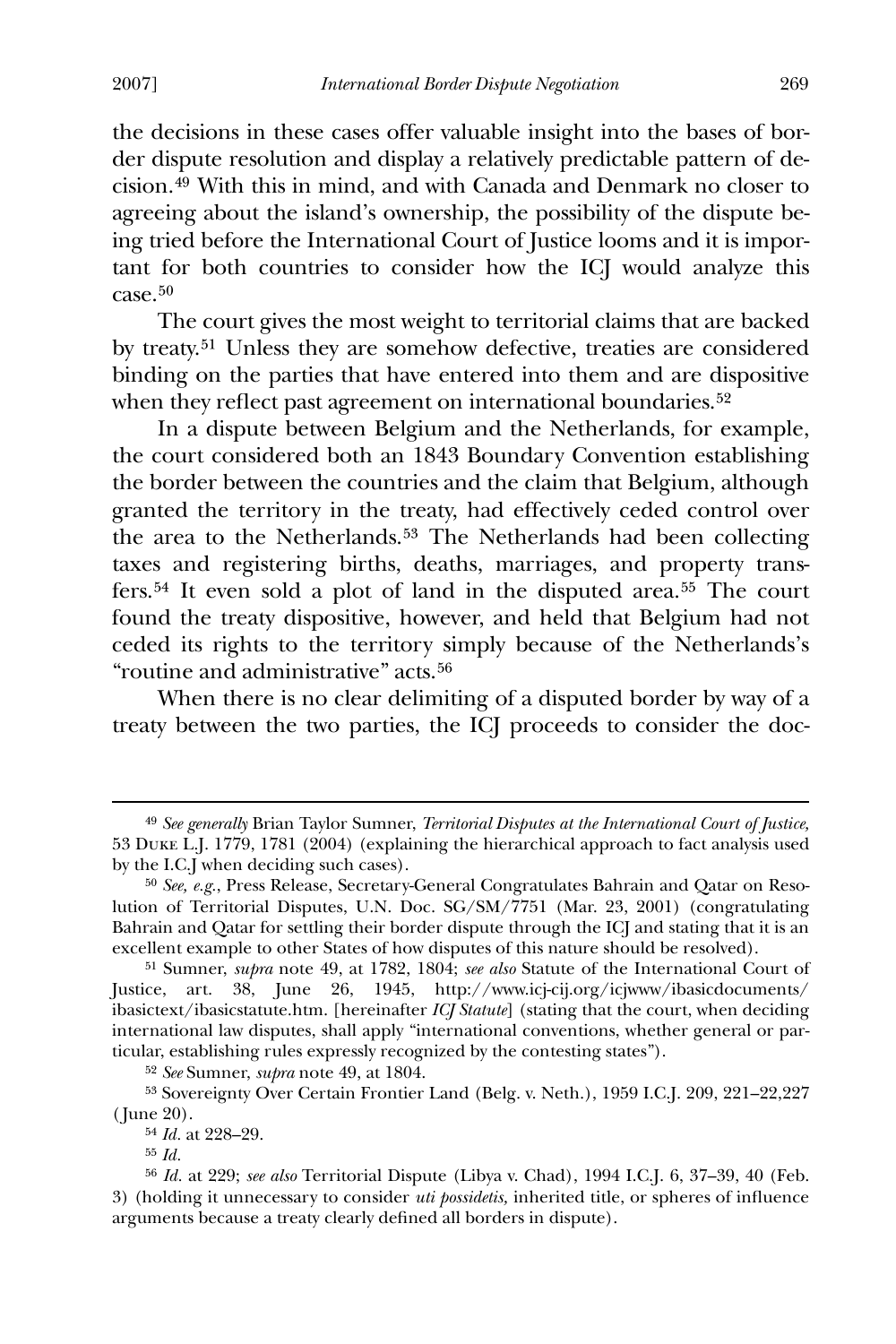trine of *uti possidetis.*[57](#page-8-0) This type of claim generally arises when the two countries in dispute were once colonies of the same country.[58](#page-8-1) There are frequently no formal treaties defining the colonial borders, merely administrative boundaries, so, under the doctrine, these boundaries are deemed to be functionally equivalent to international borders.<sup>[59](#page-8-2)</sup>

 In the case of Bahrain and Qatar's dispute over possession of the Hawar Islands, for instance, the court examined a ruling by the British courts from 1939.[60](#page-8-3) That decision, made when both countries were British possessions, clearly granted ownership of the islands to Bahrain.[61](#page-8-4) The ICJ accepted that judgment and held that the islands still belonged to Bahrain.<sup>[62](#page-8-5)</sup> Bahrain and Qatar were also contesting possession of the island of Janan in their dispute.[63](#page-8-6) The court found no reference to Janan in the British decision of 1939 and instead relied on a 1947 British declaration that the grant of the Hawar Islands to Bahrain did not include Janan to make their determination that Janan belonged to Qatar.<sup>[64](#page-8-7)</sup> Although Bahrain put forth an effective control argument that the fishermen of Janan were required to obtain Bahraini permission before constructing huts on the island, that argument was not considered in the court's decision.[65](#page-8-8)

 When there is no documentation of a territory's ownership either through treaty or *uti possidetis* or when that documentation is ambiguous, the court looks at the customary use of the area by the countries disputing ownership to see if either has established effective control over the territory.[66](#page-8-9) Effective control has been described by one commentator as "continuous administration and effective occupance of the land; ideally, the territory should be settled throughout and the natural resources of the area should be developed and

<span id="page-8-0"></span><sup>57</sup> Sumner, *supra* note 49, at 1804. *Uti possidetis* is a doctrine under which newly independent states inherit the preindependence administrative boundaries established by the former colonial power. *Id*. at 1790.

<sup>58</sup> *See* Sumner, *supra* note 49, at 1790–91.

<sup>59</sup> *See id.*

<span id="page-8-5"></span><span id="page-8-4"></span><span id="page-8-3"></span><span id="page-8-2"></span><span id="page-8-1"></span><sup>60</sup> Maritime Delimitation and Territorial Questions (Qatar v. Bahr.) 2001 I.C.J. 40, 83– 84 (Mar. 16).

<sup>61</sup> *Id.*

<sup>62</sup> *Id.*

<sup>63</sup> *Id.* at 89–91.

<sup>64</sup> *Id.* at 90–91.

<span id="page-8-9"></span><span id="page-8-8"></span><span id="page-8-7"></span><span id="page-8-6"></span><sup>65</sup> *See id.* at 87, 90–91; s*ee also* Land, Island and Maritime Dispute (El. Sal. v. Hond.: Nicar. intervening), 1992 I.C. [. 351, 356, 391–93 (Sept. 11) (finding, in a case where a treaty failed to describe a disputed area, that Spanish documents indicating jurisdictions or territorial limits, where found, established the international border).

<sup>66</sup> *See* Sumner, *supra* note 49, at 1804–05.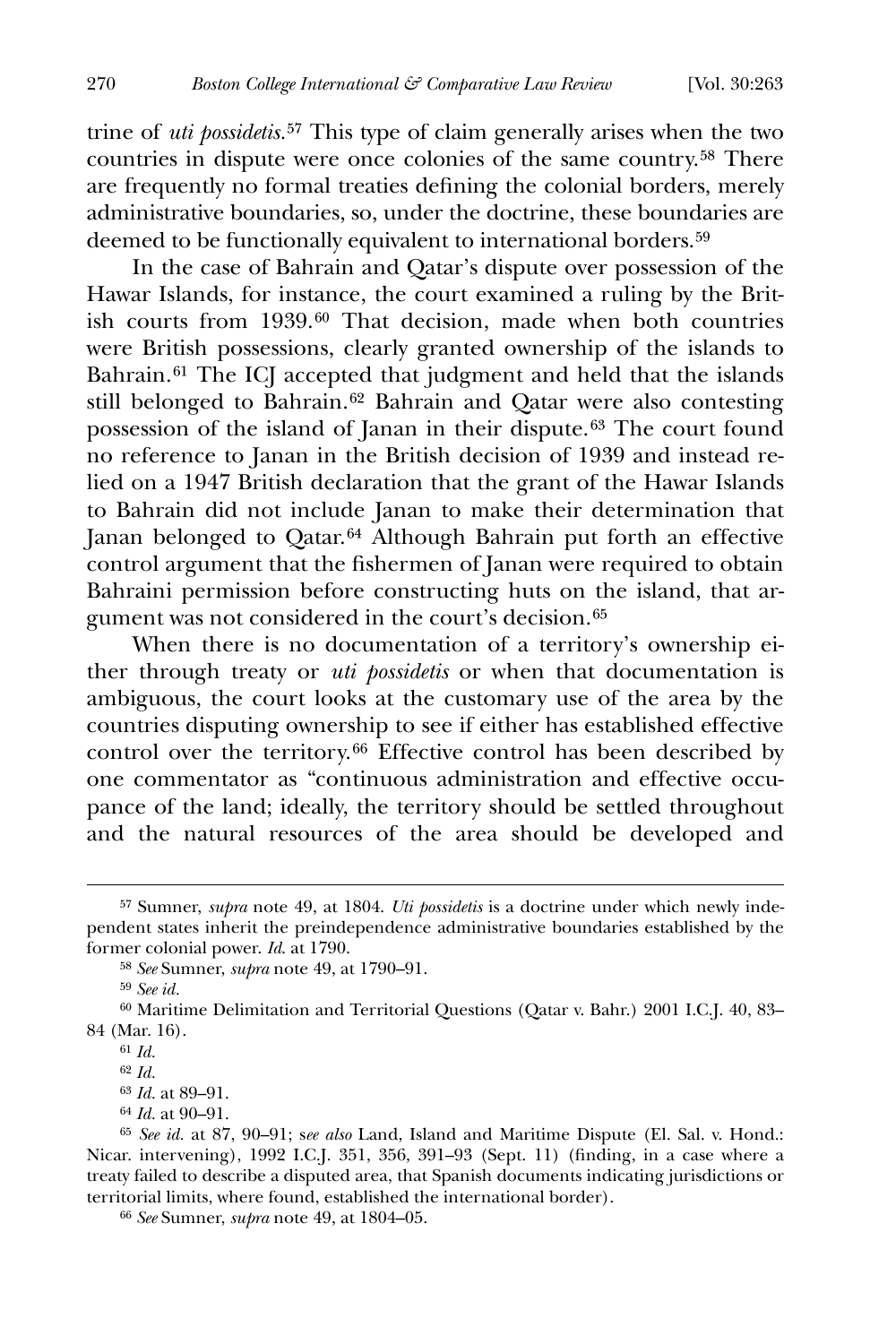used."[67](#page-9-0) It has also been described in a broader sense as "a certain degree of political, military, or administrative power deemed appropriate in the given conditions and varying from case to case according to circumstances."[68](#page-9-1) This second formulation—that of adjusting the amount of control necessary to assert sovereignty based on the circumstances—is what the court has been using.[69](#page-9-2)

 The ICJ resorted to an evaluation of effective control, for example, in a dispute between France and the United Kingdom over control of two English Channel islands.[70](#page-9-3) There were no colonial borders because the islands had never been considered colonies of either country, and the court rejected claims of feudal land grants and fisheries agreements as nondispositive on the border issue.[71](#page-9-4) Instead it found that the British government had exercised sovereign jurisdiction over both island groups through a number of administrative acts, such as holding judicial proceedings, establishing local ordinances regarding the handling of corpses, levying taxes, licensing commercial boats, registering deeds to property, and conducting censuses.[72](#page-9-5) Because it had exercised this control, the United Kingdom was awarded sovereignty over the islands.<sup>[73](#page-9-6)</sup>

 In the dispute between Indonesia and Malaysia over control of the islands of Pulau Ligitan and Pulau Sipadan, however, the court used a less stringent standard to determine effective control.[74](#page-9-7) The court began its analysis by examining an 1891 agreement between the British and the Dutch, but found that it did not address the boundary area around the islands in question.[75](#page-9-8) Finding no other boundary authority, the court examined the countries' competing claims of effective con-trol.<sup>[76](#page-9-9)</sup> It found that Indonesia's claims were insufficient to establish authority, but that Malaysia's regulation of the commercial collection of turtle eggs, its establishment of a bird sanctuary, and its construction of

<u>.</u>

<span id="page-9-0"></span><sup>67</sup> Andrew Burghardt, *The Bases of Territorial Claims,* 63 Geographical Rev. 225, 229 (1973).

<sup>68</sup> Yehuda Z. Blum, Historic Titles in International Law 101 (1965).

<span id="page-9-3"></span><span id="page-9-2"></span><span id="page-9-1"></span><sup>69</sup> *Compare* Minquiers and Ecrehos (Fr. v. U.K.), 1953 I.C.J. 47, 65–66, 67–69 (Nov. 17) (requiring a great deal of administrative authority on heavily inhabited islands), *with* Sovereignty over Pulau Ligitan and Pulau Sipadan (Indon. v. Malay.) 2002 I.C.J. 625, 684–85 (Dec. 17) (requiring far less control of sparsely inhabited islands).

<sup>70</sup> *See* Minquiers and Ecrehos, 1953 I.C.J. at 65–66, 67–69.

<span id="page-9-4"></span><sup>71</sup> *See id.* at 59, 60–63, 65–69.

<span id="page-9-5"></span><sup>72</sup> *Id.*

<span id="page-9-6"></span><sup>73</sup> *Id.* at 72.

<span id="page-9-8"></span><span id="page-9-7"></span><sup>74</sup> *See* Sovereignty over Pulau Ligitan and Pulau Sipadan, 2002 I.C.J. at 684–7-85.

<sup>75</sup> *See id.* at 652–53.

<span id="page-9-9"></span><sup>76</sup> *See id.* at 678.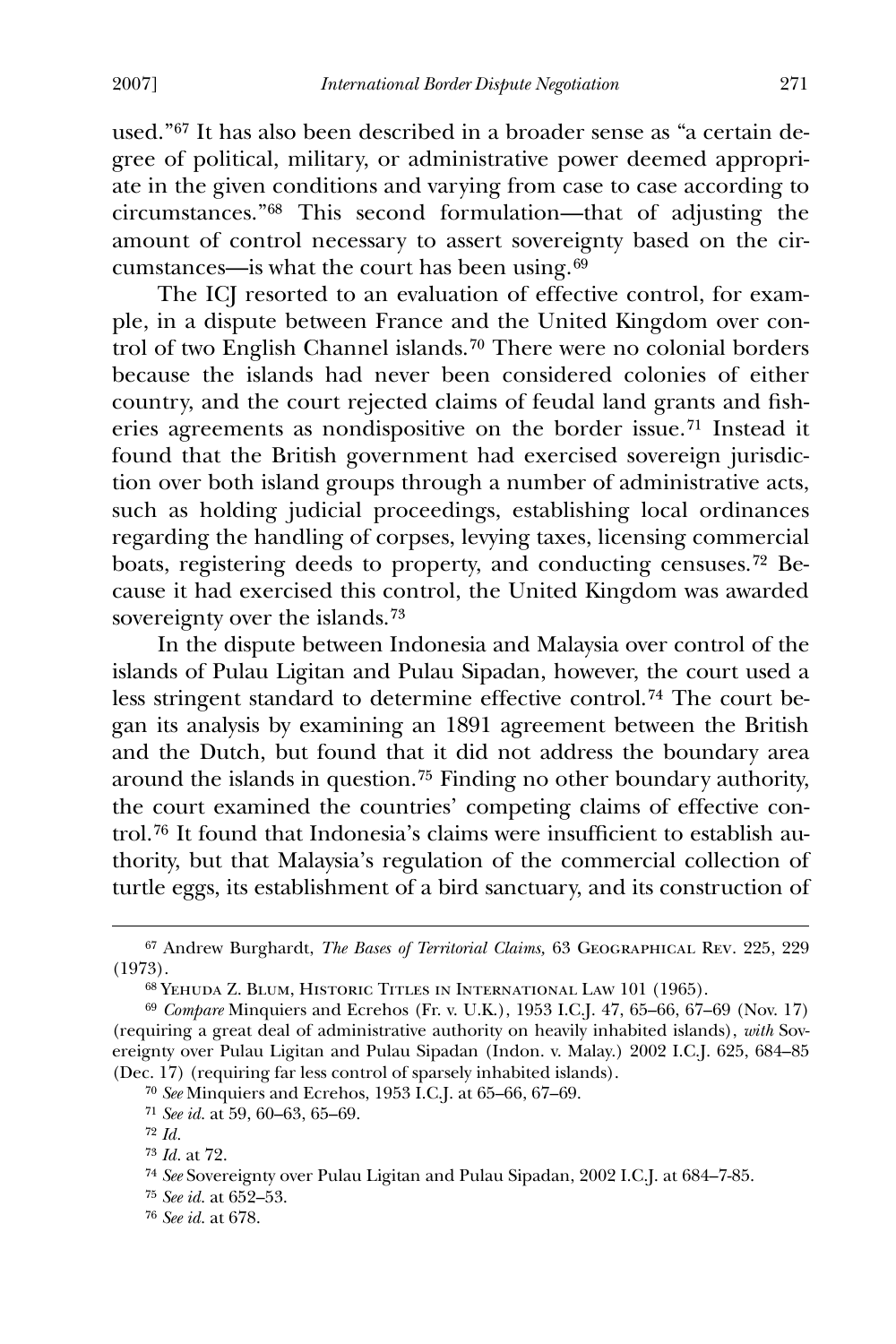light houses were all that were required to demonstrate effective control.[77](#page-10-0) Although these activities fell short of the standard set in Minquiers and Ecrehos, the court found them sufficient in the context of the disputed islands and awarded the islands to Malaysia.[78](#page-10-1)

If it ultimately decides that there is insufficient evidence of effective control, it is unlikely that the ICJ will move on to consider the countries' geographical, economic, historical, ideological or cultural claims.[79](#page-10-2) Although it has frequently heard such claims, the court's jurisprudence in territorial disputes is conspicuously void of reference to these issues.[80](#page-10-3) Instead, the court has shown a preference to decide such cases under equitable principles.[81](#page-10-4) If both parties agree to let the ICJ decide a case *ex aequo et bono,* the court is free to decide the case in the manner most equitable to both parties.<sup>[82](#page-10-5)</sup> Even without such an agreement, the court can resort to the similar principle of *equity infra legem.*[83](#page-10-6)

#### III. Analysis

 In resolving the Hans Island dispute, the International Court of Justice would first look for treaty evidence establishing the border be-tween Canada and Greenland.<sup>[84](#page-10-7)</sup> No agreements exist between any other countries who may have had claims to the area before Denmark and Canada, so the only treaty upon which the court could rely is the 1973 Delimitation Treaty.[85](#page-10-8) As discussed previously, however, the border described by this treaty is not established around Hans Island.<sup>[86](#page-10-9)</sup> The treaty, therefore, would not be viewed as dispositive by the court.[87](#page-10-10)

 Without conclusive treaty evidence, the ICJ would examine the possibility of *uti possidetis.*[88](#page-10-11) A showing of *uti possidetis* would require one side or the other to show that the area encompassing Northern Greenland, Hans Island, and Ellesmere Island was once controlled by

<span id="page-10-0"></span><sup>77</sup> *See id.* at 683–85.

<span id="page-10-1"></span><sup>78</sup> *See id*.; Minquiers and Ecrehos (Fr. v. U.K.), 1953 I.C.J. 47, 65–66, 67–69 (Nov. 17).

<sup>79</sup> *See* Sumner, *supra* note 49, at 1806–07.

<sup>80</sup> *See id.* at 1807.

<sup>81</sup> *Id.* at 1806.

<span id="page-10-5"></span><span id="page-10-4"></span><span id="page-10-3"></span><span id="page-10-2"></span><sup>82</sup> Statute of the International Court of Justice, art. 38, para. 2, June 26, 1945, http://www.icj-cij.org/icjwww/ibasic (allowing the Court decide a case *ex aequo et bono,* if the parties agree thereto).

<span id="page-10-8"></span><span id="page-10-7"></span><span id="page-10-6"></span><sup>83</sup> *See* Sumner, *supra* note 49, at 1797–98; *see also* Frontier Dispute (Burk. Faso v. Mali), 1986 I.C.J. 554, 567–68 (Dec. 22).

<sup>84</sup> *See* Sumner, *supra* note 49, at 1804.

<sup>85</sup> *Delimitation Treaty, supra* note 19.

<span id="page-10-9"></span><sup>86</sup> *See id.* at annex 3.

<span id="page-10-10"></span><sup>87</sup> *See* Sumner, *supra* note 49, at 1804.

<span id="page-10-11"></span><sup>88</sup> *See id.*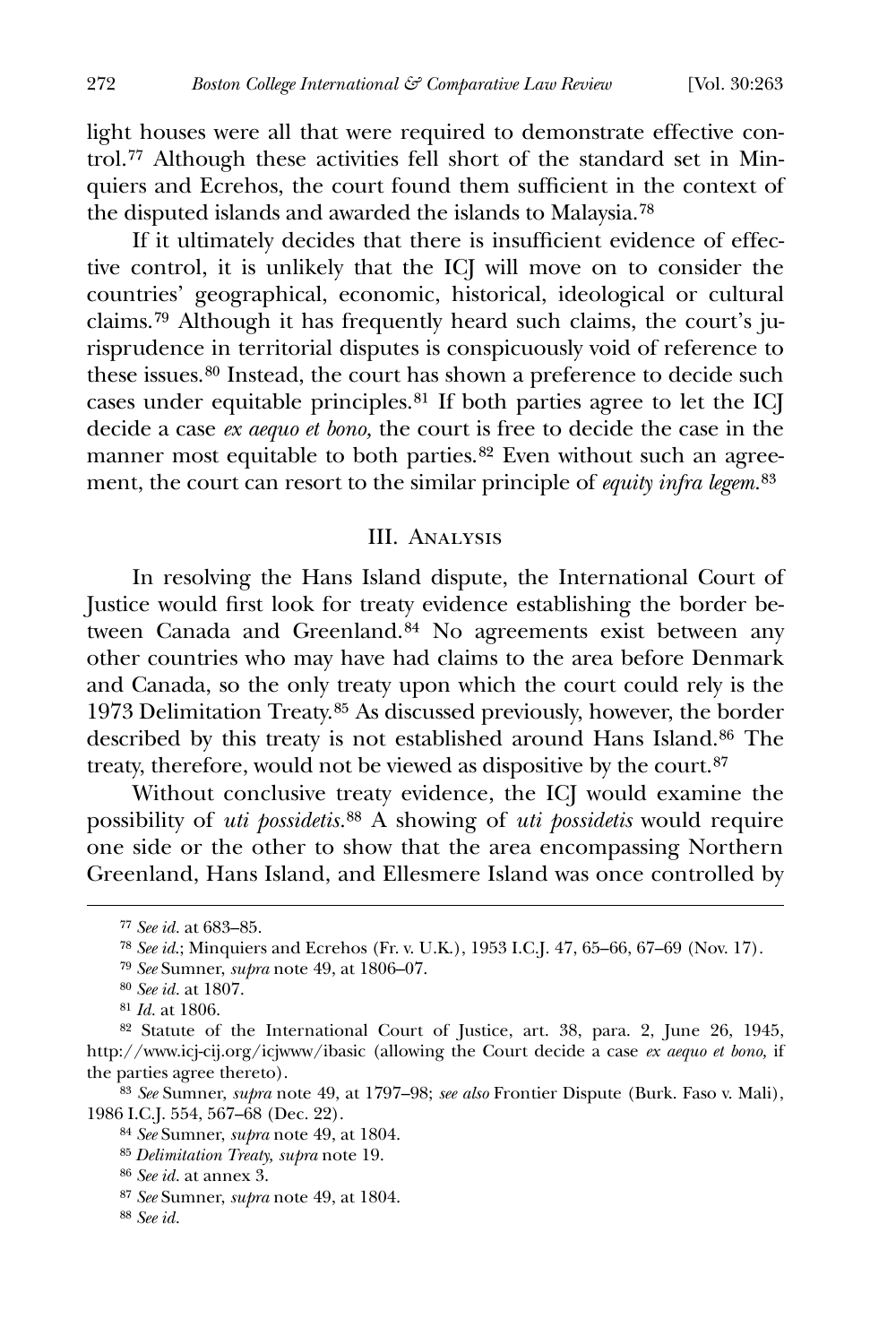a single nation and that that nation employed administrative boundaries that could translate into current international borders.[89](#page-11-0) As stated above, the Canadian Arctic islands were British possessions that were transferred to Canada in 1880.[90](#page-11-1) It is unclear whether Hans Island was part of that transfer.[91](#page-11-2) Greenland, however, was clearly not part of the British possession at the time because its Southern areas were controlled by Denmark and the Northern area around Hans Island was claimed by the United States until 1917.[92](#page-11-3) Because the entire area was never under a single country's control and because, therefore, no colonial boundaries exist, there can be no finding of *uti possidetis*.<sup>[93](#page-11-4)</sup>

Unable to find a basis for decision under either treaty or the doctrine of *uti possidetis,* the court's examination of the merits would shift to effective control.[94](#page-11-5) The question here, of course, is how much effective control will be found to be sufficient to base a claim of sovereignty over an Arctic island.[95](#page-11-6)

 Clearly, permanent settlement of Hans is not feasible and, if there are no natural resources in the area, Canada and Denmark cannot be expected to assert their sovereignty through their development and use of them.[96](#page-11-7) In the case of Pulau Ligitan and Pulau Sipadan, however, the court showed that it is willing to adjust its effective control require-ments to fit the situation at hand.<sup>[97](#page-11-8)</sup> Thus, in Pulau, the establishment of a bird sanctuary was a sufficient exercise of control on a sparsely inhabited island, while in Minquiers and Erehos, more populated islands, a greater showing of control was necessary.[98](#page-11-9) The ICJ may well decide that periodic military visits and erections of stone markers are sufficient exercises of control for an uninhabited and largely inaccessible rock in the middle of the Arctic.[99](#page-11-10) Such a decision, far from being a boon to either Canada or Denmark, would have disastrous consequences for both countries and their attempts to assert sovereignty in other parts of the Arctic.

91 *See id.*

<span id="page-11-3"></span><span id="page-11-2"></span><span id="page-11-1"></span><span id="page-11-0"></span><sup>89</sup> *See* Maritime Delimitation and Territorial Questions (Qatar v. Bahr.) 2001 I.C.J. 40, 83–84 (Mar. 16).

<sup>90</sup> Adjacent Territories Order, July 31, 1880, R.S.C., No. 14 (Appendix 1985).

<sup>92</sup> *See* Treaty on Cession of Danish West Indies, *supra* note 13.

<sup>93</sup> *See* Sumner, *supra* note 49, at 1790.

<sup>94</sup> *See id.* at 1806.

<sup>95</sup> *See* Blum, *supra* note 68, at 101.

<sup>96</sup> *See* DeMille, *supra* note 10.

<span id="page-11-10"></span><span id="page-11-9"></span><span id="page-11-8"></span><span id="page-11-7"></span><span id="page-11-6"></span><span id="page-11-5"></span><span id="page-11-4"></span><sup>97</sup> *See* Sovereignty over Pulau Ligitan and Pulau Sipadan (Indon. v. Malay.) 2002 I.C.J. 625, 684 (Dec. 17).

<sup>98</sup> *See id.*; Minquiers and Ecrehos (Fr. v. U.K.), 1953 I.C.J. 47, 65–66, 67–69 (Nov. 17).

<sup>99</sup> *See e.g.*, Sovereignty over Pulau Ligitan and Pulau Sipadan, 2002 I.C.J. at 684–85.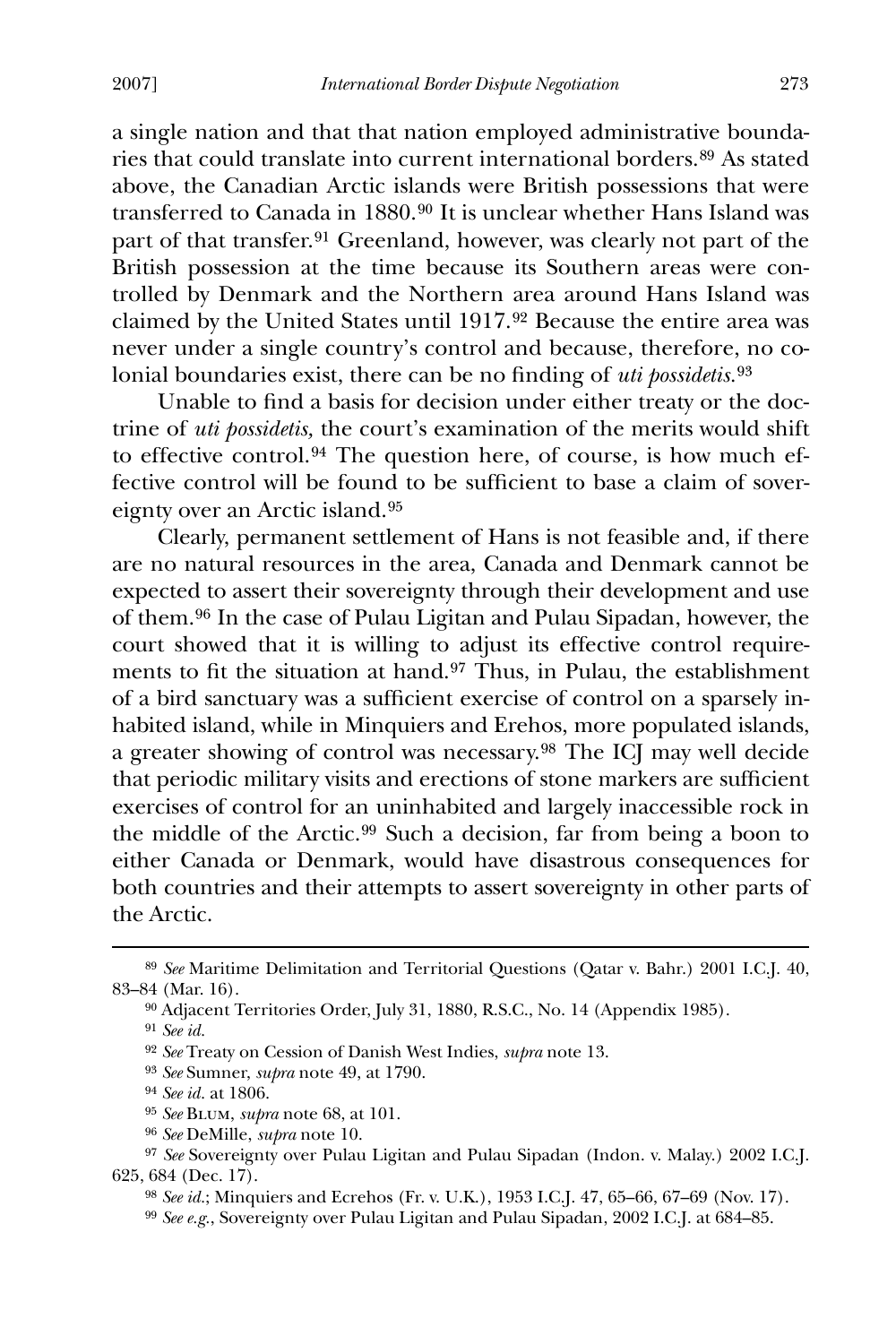A decision granting either party sovereignty over Hans Island would set a dangerous precedent for other countries seeking to gain possession of remote territories. Essentially, it would send the message that uninhabited areas are available to the country which can make the most visits there. The ensuing land rush will be particularly noticeable in the Arctic, as a number of countries with competing claims in the region have become increasingly interested in enforcing those claims as global warming has made the area more accessible.[100](#page-12-0) Russia, for instance, has begun to lay claims to other areas of the Arctic currently claimed by Denmark.[101](#page-12-1) The United States also makes frequent naval forays to the Arctic and could potentially use these trips as a basis for sovereignty claims.[102](#page-12-2)

 If ever there were a case for the ICJ to decide in equity, it is this one.[103](#page-12-3) The court should reject both Denmark's and Canada's claims of effective control as inadequate and award possession of the island under an equitable solution.[104](#page-12-4) This solution could be as simple as dividing the island in two by drawing a straight line between the delimitation points on either side of the island, or as complex as the court should decide necessary.[105](#page-12-5) Whatever the ultimate form of the division, a decision in equity would send a clear signal that the sovereignty of uninhabited lands will not be handed to whichever country can make the most frequent visits.[106](#page-12-6) This will, in the end, protect the interests of not only Canada and Denmark, but also those of many other nations whose pos-sessions include remote, uninhabited areas.<sup>[107](#page-12-7)</sup>

#### **CONCLUSION**

 This examination of the probable outcome of an ICJ analysis of the Hans Island dispute should assist both parties in assessing the strengths of their respective claims. Both should note that time and money spent developing cultural claims, such as former Inuit use of the

<span id="page-12-2"></span><span id="page-12-1"></span><span id="page-12-0"></span><sup>100</sup> *See Canada Steps Up Arctic Military Patrols,* ScienceDaily, Aug. 22, 2005, *available at* http://www.sciencedaily.com/upi/?feed=TopNews&article=UPI-1–20050822–09490200-bccanada-arctic.xml (last visited Nov. 20, 2005).

<sup>&</sup>lt;sup>101</sup> Daniel Howden & Ben Holst, *The New Cold War*, INDEPENDENT, Jan. 5, 2005, at 27. 102 *See* Rubin, *supra* note 10.

<sup>103</sup> *See* Sumner, *supra* note 49, at 1806–07.

<sup>104</sup> *See* Frontier Dispute (Burk. Faso v. Mali), 1986 I.C.J. 554, 567–68 (Dec. 22).

<sup>105</sup> *See id.*

<span id="page-12-6"></span><span id="page-12-5"></span><span id="page-12-4"></span><span id="page-12-3"></span><sup>106</sup> *See e.g.*, Sovereignty over Pulau Ligitan and Pulau Sipadan (Indon. v. Malay.) 2002 I.C.J. 625, 684 (Dec. 17).

<span id="page-12-7"></span><sup>107</sup> *See Canada Steps Up Arctic Military Patrols*, *supra* note 100; Howden & Holst, *supra* note 101.